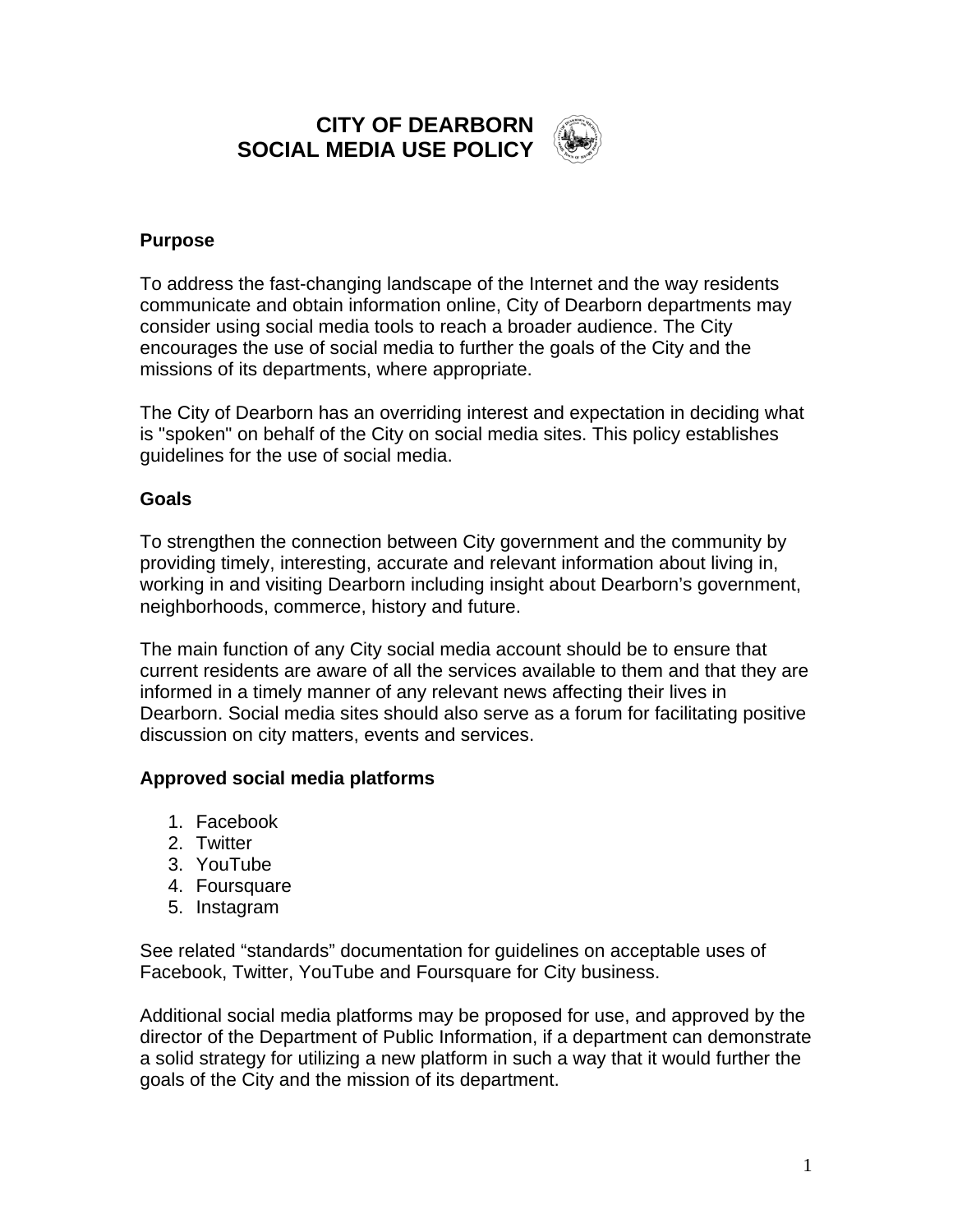### **Local, state and federal laws**

City of Dearborn social media sites shall comply with all federal, state and local laws including but not limited to:

- First Amendment Freedom of Speech
- Freedom of Information Act
- Privacy Laws
- Public Record Laws
- Copyright laws

# **Administration and management of social media platforms**

- 1. Administration of City of Dearborn social media sites
	- a. The director of the Department of Public Information will maintain a list of social media platforms that are approved for use by City departments and staff.
	- b. All new social media tools proposed for City use will be approved by the director of the Department of Public Information.
	- c. The director of the Department of Public Information will maintain a master list of all official City of Dearborn social media sites.
	- d. Departments wishing to create and use a social media account for City business must submit a request to, and receive approval from, the director of public information.
	- e. A department will have only one account on each of the social networks, unless otherwise approved by the director of public information.
	- f. Departments must register account information, including usernames and passwords, with the director of the Department of Public Information. City departments also are advised to connect their accounts to the City of Dearborn's main social media dashboard for crisis communication purposes.
	- g. Departments will inform the director of public information of any account or administrative changes to existing department social media sites, including termination of an account.
- 2. Administration of department social media sites
	- a. As is the case for City websites, departmental staff will be responsible for the content and upkeep of any social media sites their department may get approval to create. Department directors must designate an employee to administrator its social media account/s and submit the employee's name to the director of public information.
	- b. The Department of Public Information must also have administrative access to all City social media sites. Department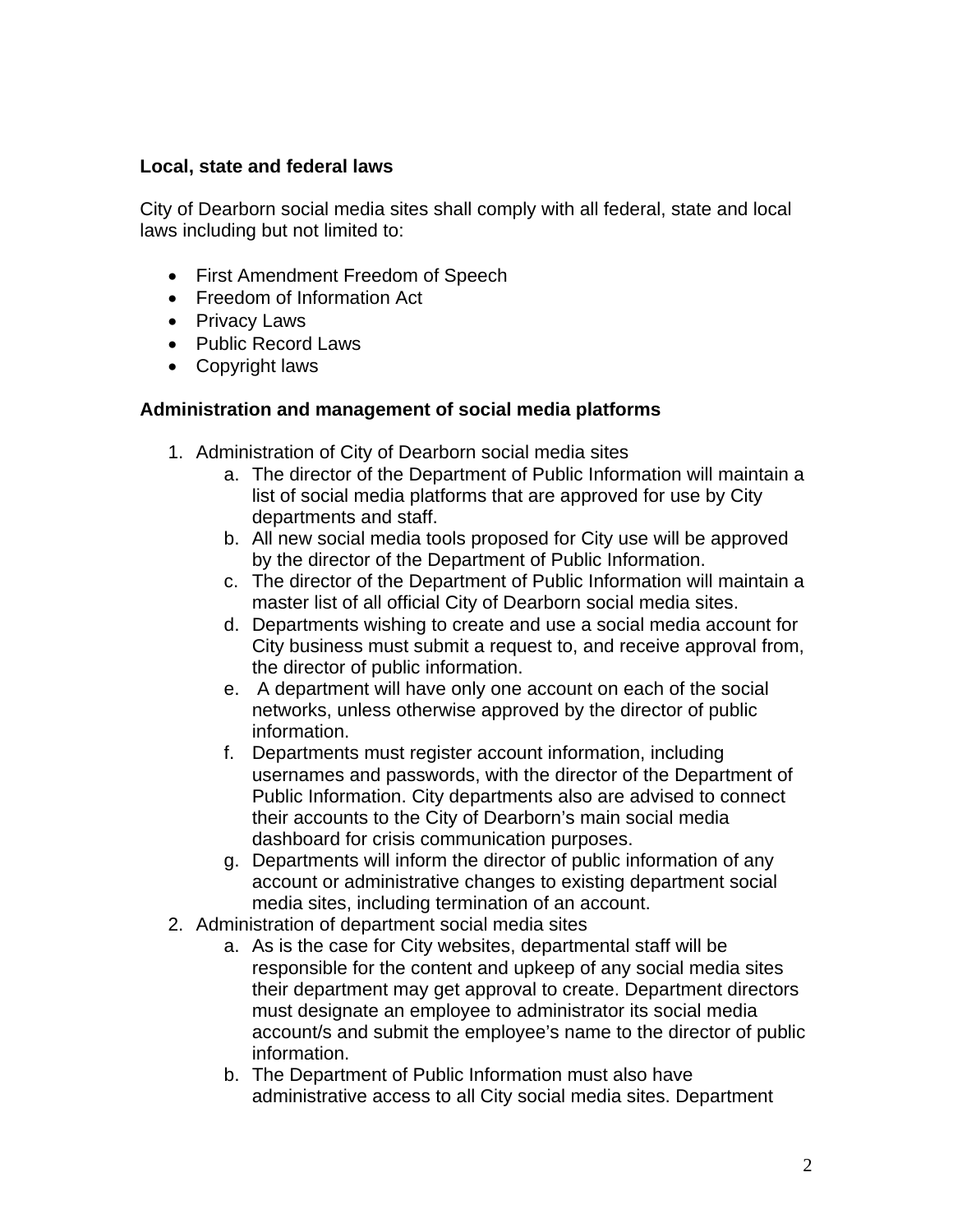staff should provide a list of login names and passwords, as well as make a designee from DPI into an administrator on any City Facebook pages

- c. City employees serving as social media managers will be provided with, and must adhere to, the City's social media use policy, the City's standards for each social network he/she will be managing, the City's social media "best practices" guidelines, the City's social media guidelines for City of Dearborn employees and the City of Dearborn stylebook.
- 3. All City of Dearborn social media sites shall comply with all appropriate City of Dearborn policies and standards, including but not limited to:
	- a. Email policy
	- b. Internet Use Policy
	- c. Facebook Standard
	- d. Twitter Standard
	- e. YouTube Standard
	- f. Foursquare Standard
	- g. Social Media "Best Practices" Guidelines
	- h. Social Media Guidelines for City of Dearborn employees
	- i. City of Dearborn Stylebook
- 4. For each social media tool approved for use by the City the following documentation will be developed and adopted:
	- a. Operational and use "best practice" guidelines
	- b. Standards and processes for managing accounts on social media sites

### **Guidelines on acceptable use**

### General

The City of Dearborn's websites (CityofDearborn.org, CampDearborn.com, DearbornLibrary.org, DearbornFordCenter.com, DearbornTheater.com, DearbornHills.com) will remain the City's primary and predominant internet presences.

The best, most appropriate City of Dearborn uses of social media tools fall generally into two categories:

- As channels for disseminating time-sensitive information as quickly as possible (example: emergency information).
- As marketing/promotional channels that increase the City's ability to broadcast its messages to the widest possible audience.

Wherever possible, content posted to City of Dearborn social media sites will also be available on the City's main websites.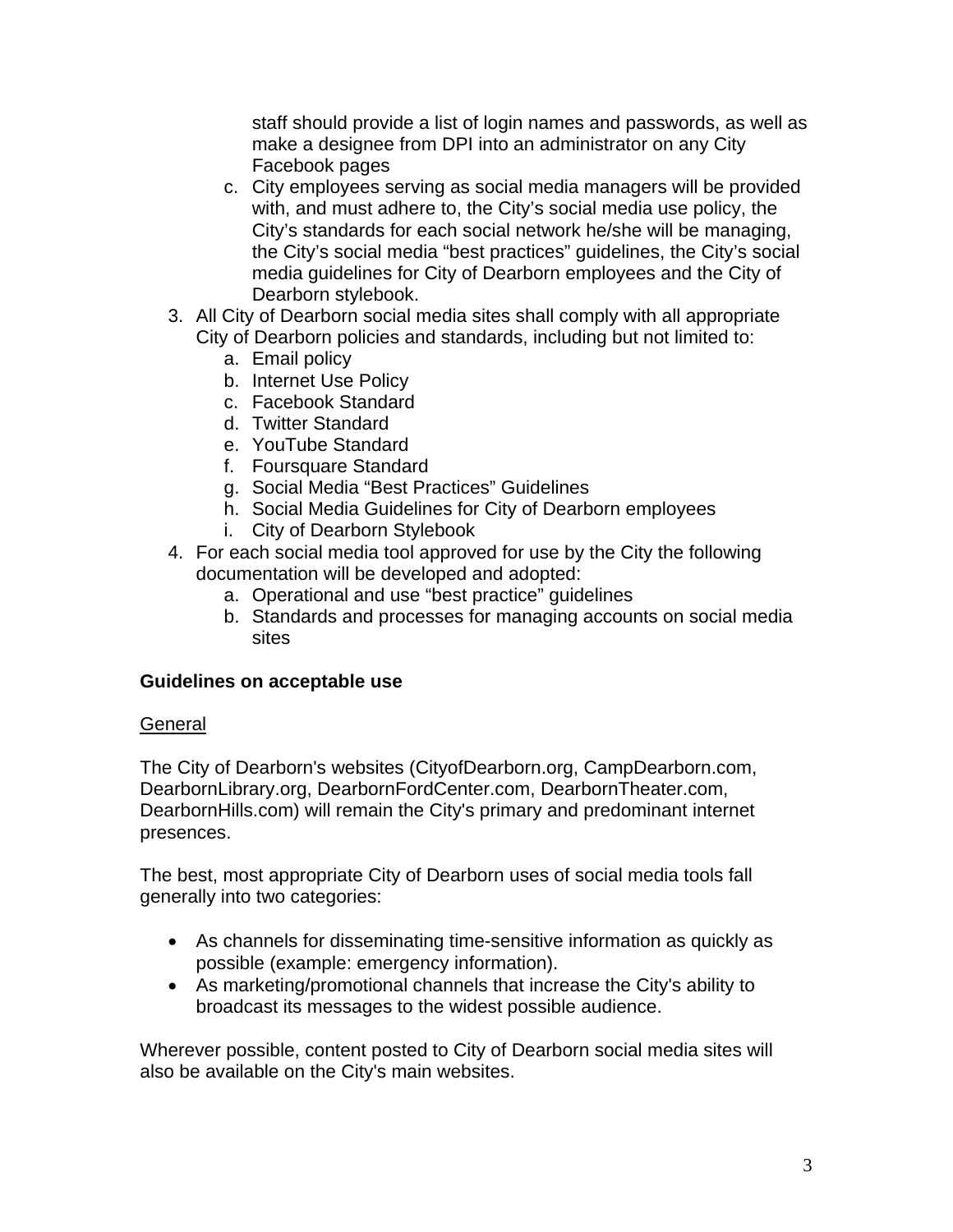Wherever possible, content posted to City of Dearborn social media sites should contain links directing users back to the City's official websites for in-depth information, forms, documents or online services necessary to conduct business with the City of Dearborn.

The City will approach the use of social media tools as consistently as possible, enterprise wide.

#### User comments

Users and visitors to social media sites shall be notified that the intended purpose of the site is to serve as a mechanism for communication between City departments and members of the public. City of Dearborn social media articles and comments containing any of the following forms of content shall not be allowed:

- contains a personal attack, insult, racial slur or any other derogatory term
- defames any person or organization
- is off-topic and unrelated to the original post
- uses foul language or is sexually explicit**,** including "masked" profanity
- promotes hate or discrimination of any kind
- is blatant spam, including advertising commercial services or products
- encourages illegal activity or violates any local, state or federal law
- contains private or personal information
- endorses candidates or a particular stance on an active ballot measure or specific legislation
- is reported as abuse
- contains random or unintelligible text
- compromises the safety or security of the public or public systems
- violates a legal ownership interest of any other party
- contains images, videos or links to sites that do not conform to these guidelines
- contains viruses or computer code

The above guidelines must be displayed to users or made available by hyperlink. Any content removed based on these guidelines must be retained, including the time, date and identity of the poster when available (see the City of Dearborn Facebook, Twitter, YouTube and Foursquare standards).

The City reserves the right to restrict or remove any content that is deemed in violation of this social media policy or any applicable law.

### **Corrections**